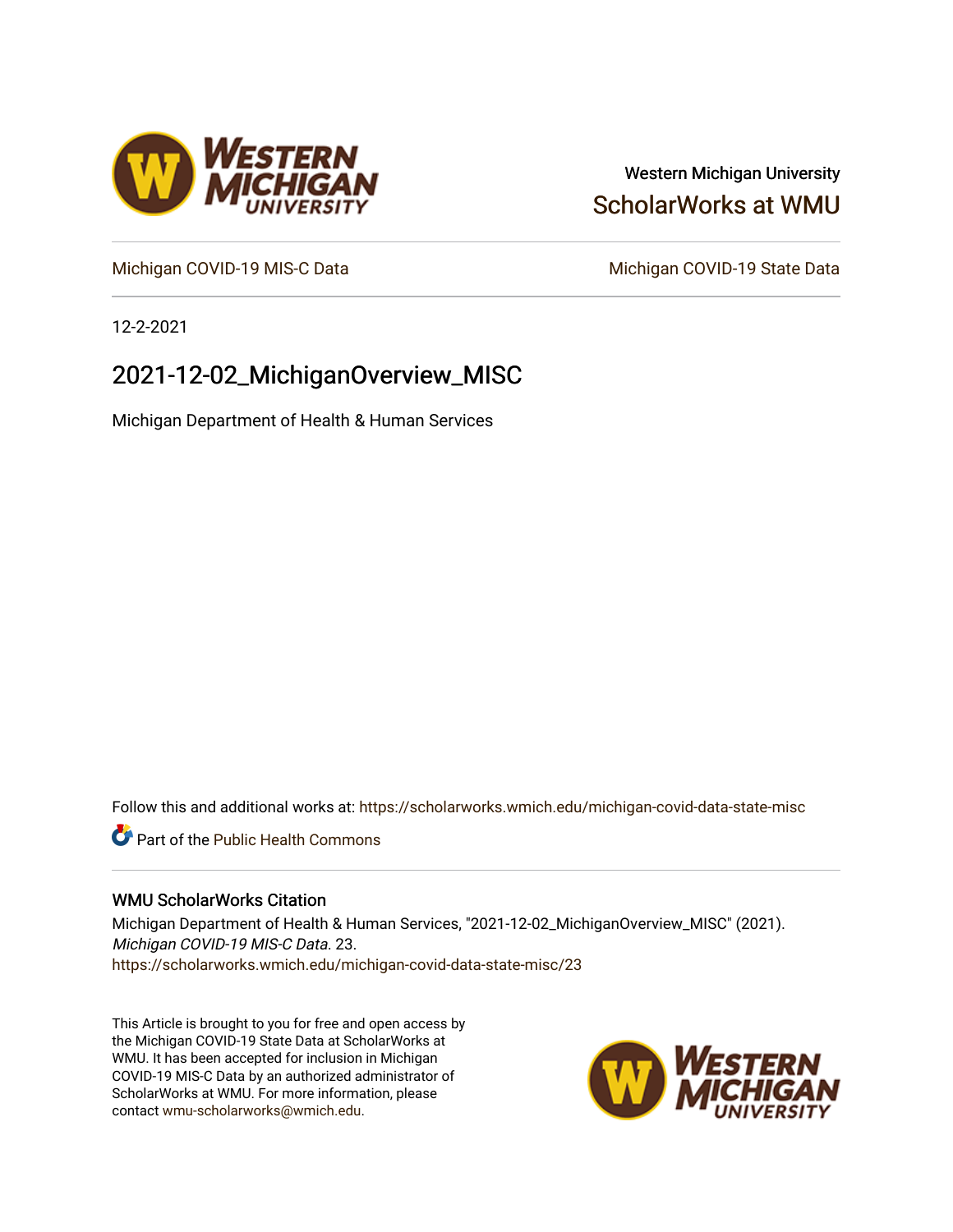# **MIS-C Data and Reporting**

#### **What is MIS-C?**

Multisystem Inflammatory Syndrome in Children (MIS-C) is a condition in children and adolescents under 21 years of age where multiple organ systems become inflamed or dysfunctional which occurs in association with illness. Children with MIS-C may have a fever and various symptoms, including abdominal (gut) pain, vomiting, diarrhea, neck pain, rash, bloodshot eyes, or feeling extra tired. We do not yet know what causes MIS-C. However, many children with MIS-C were infected with the virus that causes COVID-19, or had been around someone with COVID-19.

Health care providers and local health departments are asked to maintain a high degree of suspicion for MIS-C in pediatric and adolescent patients presenting with symptoms similar to Kawasaki Disease or ill individuals who have been previously exposed to COVID-19 with signs and symptoms. Patients have presented with persistent fever\*, hypotension, multiorgan (cardiac, gastrointestinal, renal, hematologic, dermatologic, and neurologic) involvement, and elevated inflammatory markers. Respiratory symptoms have been present in some, but are not a common finding.

\*Persistent fever is a measured fever of 100.4°F (38.0°C) or greater for at least 24 hours, or report of subjective fever lasting at least 24 hours.

#### **Reported Cases of Multisystem Inflammatory Syndrome in Children (MIS-C)**

*Data will be updated on the first and third Thursdays of the month.*

| Multisystem Inflammatory Syndrome in Children (MIS-C) Michigan Data Summary 12/02/2021 |                       |  |  |  |
|----------------------------------------------------------------------------------------|-----------------------|--|--|--|
| # Cases Confirmed and Reported to CDC*                                                 | 187                   |  |  |  |
| MIS-C associated Deaths                                                                | 5 or fewer            |  |  |  |
| Cases admitted to ICU                                                                  | 132 (70.6%)           |  |  |  |
| <b>Onset Date Range</b>                                                                | 4/14/20 to 11/15/2021 |  |  |  |
| Age Range                                                                              | $0-20$ years          |  |  |  |

### \*Meets CDC Case definition **<https://emergency.cdc.gov/han/2020/han00432.asp>**

#### **DEMOGRAPHIC INFORMATION (N=187)**

| <b>Age Group</b> | Count  | $\frac{0}{0}$ | Race                          | Count | $\%$  |
|------------------|--------|---------------|-------------------------------|-------|-------|
| $0-4$ yrs        | 49     | 26.2%         | <b>Black/African American</b> | 77    | 41.2% |
| 5-10 yrs         | 76     | 40.6%         | Caucasian                     | 80    | 42.8% |
| $>10$ yrs        | 62     | 33.2%         | All Others / Unknown          | 30    | 16.0% |
| Gender           | Counts | %             | Ethnicity                     | Count | %     |
| Male             | 111    | 59.4%         | Not Hispanic or Latino        | 136   | 72.7% |
| Female           | 76     | 40.6%         | Hispanic or Latino            | 14    | 7.5%  |
| Unknown          |        | 0.0%          | <b>Unknown</b>                | 37    | 19.8% |